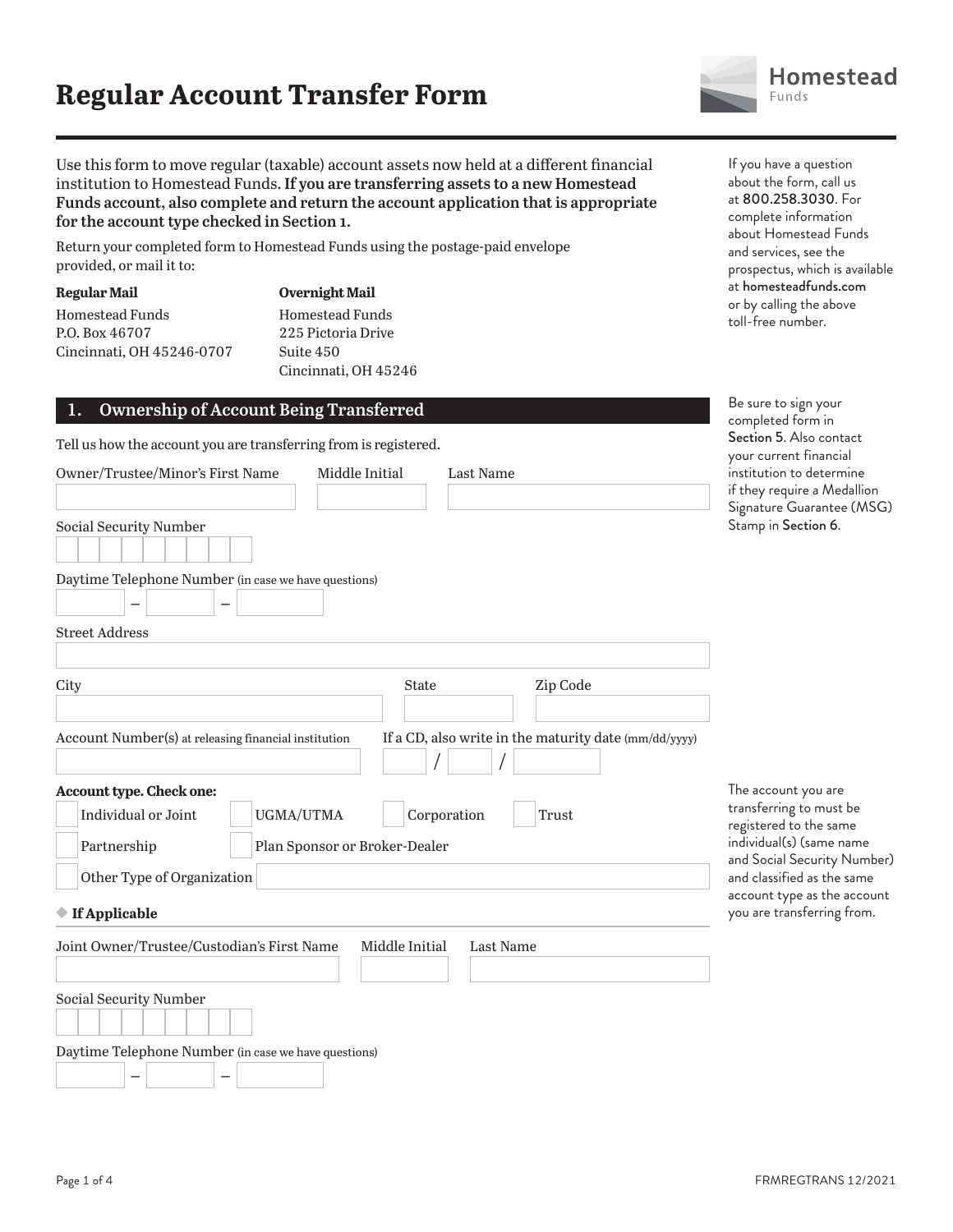#### **2. Current Financial Institution Address (where we should mail request)**



Provide the name and address of the financial institution currently holding this account. Mutual Fund or other Financial Institution Company Name

| Mailing Address for Transfer Requests |                                   |          |  |
|---------------------------------------|-----------------------------------|----------|--|
| City                                  | State                             | Zip Code |  |
| Phone Number (if known)<br>_          | Account Representative (if known) |          |  |

#### **3. Transfer Instructions**

Write in the current account number and amount you are transferring from your current account to your Homestead Funds account. If you are transferring assets to a new Homestead Funds account, also complete and return the appropriate account application for your account type.

| Account Number at releasing financial institution  |           | Type of transfer - must check one. |  |  |
|----------------------------------------------------|-----------|------------------------------------|--|--|
|                                                    |           | Liquidate<br>Transfer in kind      |  |  |
| Amount to transfer - must complete one.            |           |                                    |  |  |
| All or \$                                          | <b>or</b> | shares                             |  |  |
| Description of Assets (CD, Mutual Fund, Brokerage) |           | Symbol or CUSIP (if applicable)    |  |  |
| Account Number at releasing financial institution  |           | Type of transfer - must check one. |  |  |
|                                                    |           | Liquidate<br>Transfer in kind      |  |  |
| Amount to transfer - must complete one.            |           |                                    |  |  |
| All or \$                                          | or        | shares                             |  |  |
| Description of Assets (CD, Mutual Fund, Brokerage) |           | Symbol or CUSIP (if applicable)    |  |  |
| Account Number at releasing financial institution  |           | Type of transfer - must check one. |  |  |
|                                                    |           | Liquidate<br>Transfer in kind      |  |  |
| Amount to transfer - must complete one.            |           |                                    |  |  |
| All or \$                                          | <b>or</b> | shares                             |  |  |
| Description of Assets (CD, Mutual Fund, Brokerage) |           | Symbol or CUSIP (if applicable)    |  |  |

your current financial institution to verify the

Please contact

address that this request should be mailed to as it is common for financial institutions to have many addresses. If you provide the wrong address your transfer may not be completed.

Transfer in kind is not common. These are transfers to/from omnibus accounts to/from regular accounts already invested in Homestead Funds. If you check this box, skip Section 4. Your investment allocations will stay the same.

If you complete more than one account number in Section 3, each must match the registration and financial institution in Sections 1 & 2.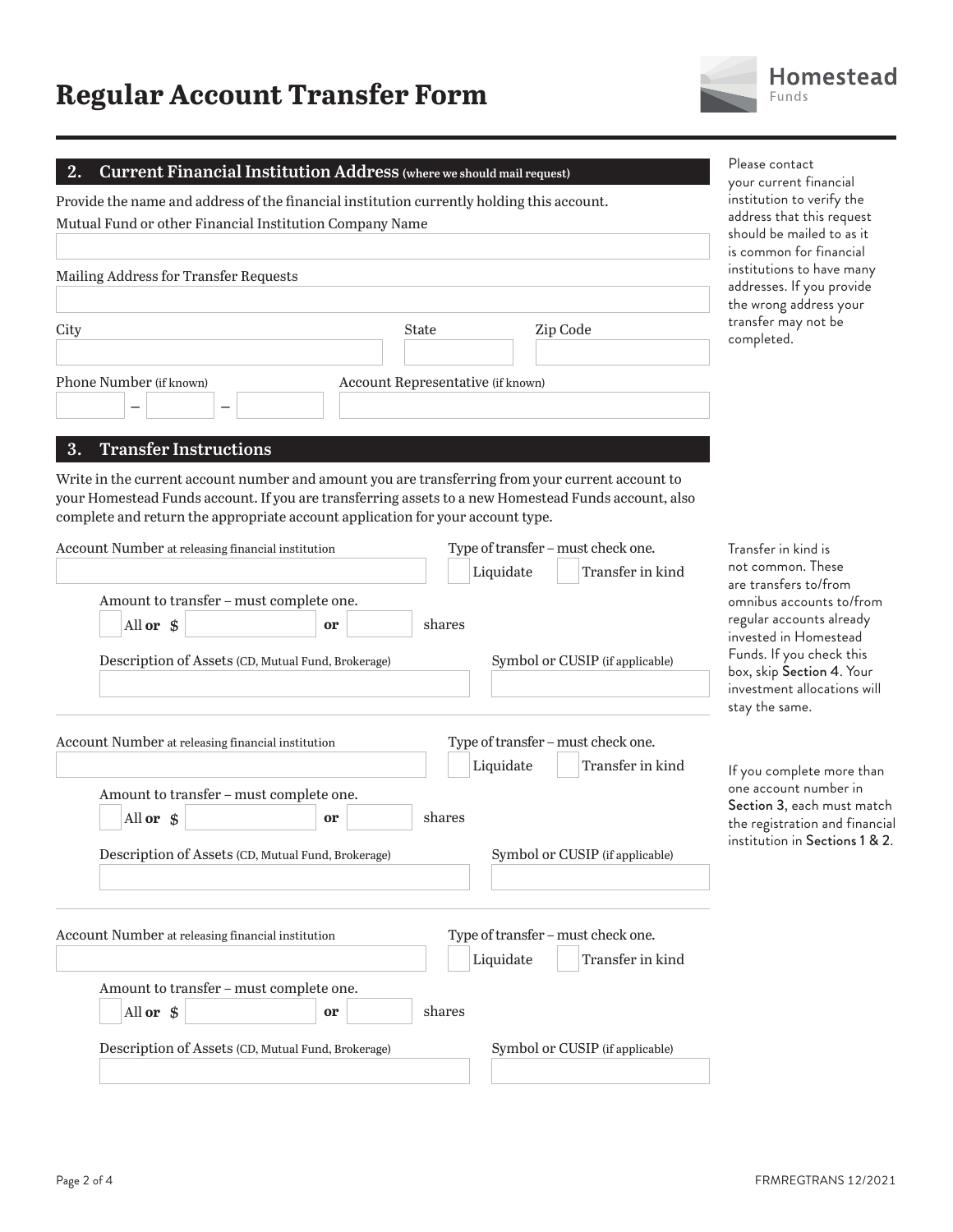#### **3. Transfer Instructions (continued)**

If you are transferring Certificates of Deposit (CDs) only, indicate whether you want your current custodian to liquidate the CDs now or at maturity.

#### **Check one (if applicable):**

**Liquidate Immediately (for CDs only)**. If transferring CDs prior to maturity you may incur a penalty for early withdrawal.

**Liquidate at maturity (for CDs only)**. Transferring CDs at maturity is difficult to coordinate due to timing issues. Please consult your current financial institution to notify them of your intent and to discuss your options.

### **4. Homestead Funds Account Information and Fund Selections**

Tell us how the amount you are transferring to Homestead Funds should be invested once we receive your assets from the current financial institution.

#### **You must complete Sections A and B.**

#### **A. Homestead Funds Account Information**

#### **Check one:**

 Deposit proceeds in a new Homestead Funds account per the investment allocations below. (You must also complete and mail, with this form, the appropriate account application.)

 Deposit proceeds in an existing Homestead Funds account that matches the registration in **Section 1.**

**Fund Name Investment Allocation**

Homestead Funds Account Number

#### **B. Fund Selections**

You must also provide allocations below.

| 111vesti11e11e71110eae1011 |          |
|----------------------------|----------|
| \$<br>or                   | %        |
| \$<br><sub>or</sub>        | %        |
| \$<br><sub>or</sub>        | $\%$     |
| \$<br>or                   | %        |
| \$<br>or                   | %        |
| \$<br>or                   | %        |
| \$<br>or                   | %        |
| \$<br>or                   | %        |
| \$<br>or                   | $\%$     |
| \$<br><sub>or</sub>        | %        |
| \$<br><b>or</b>            | 100<br>% |
|                            |          |

Make sure to complete Sections A and B.